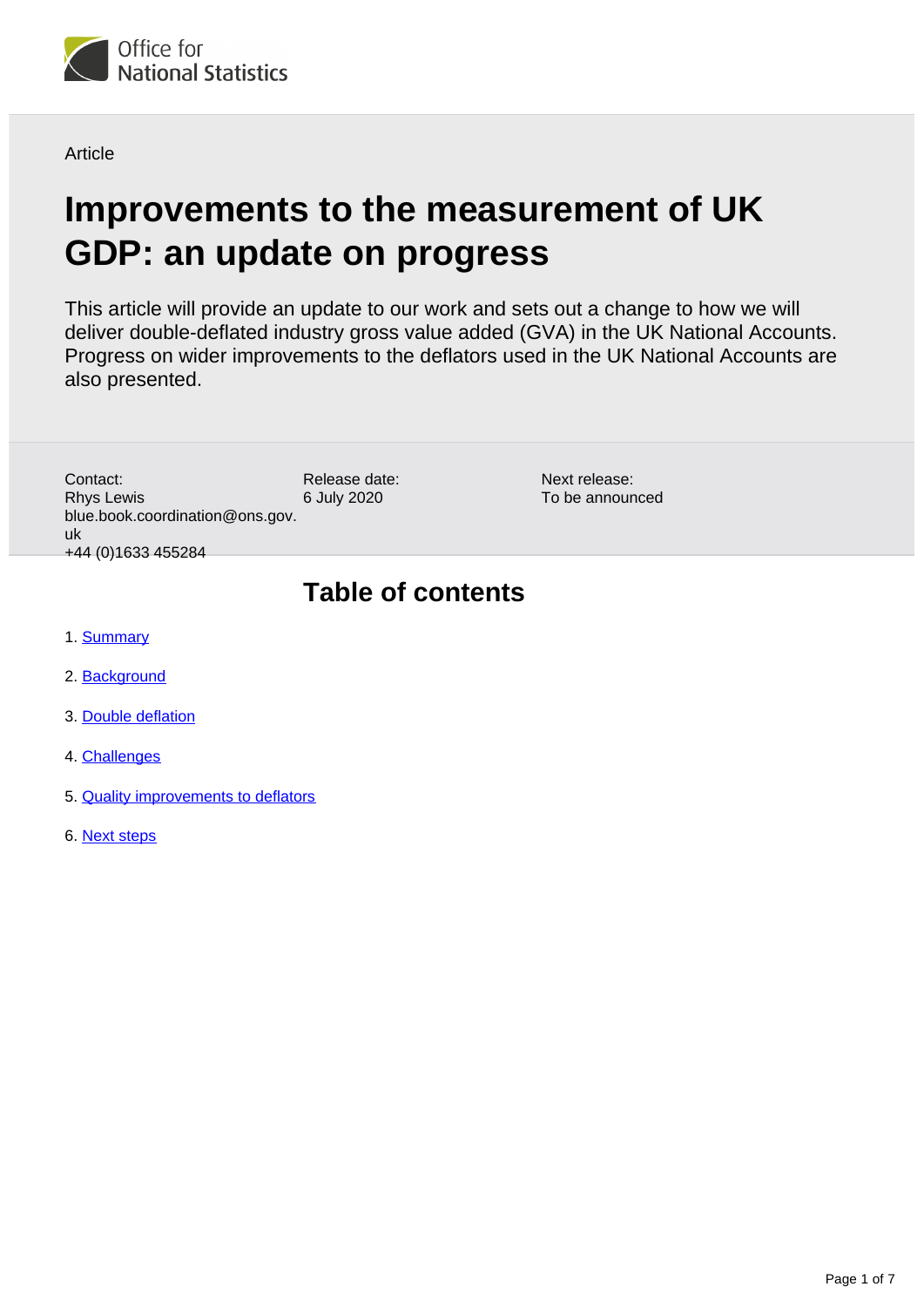## <span id="page-1-0"></span>**1 . Summary**

This is part of a series of articles outlining the developments we are implementing to the UK National Accounts in Blue Book 2021 (BB21), and the next steps in the enhancement of the framework used to produce gross [domestic product](https://www.ons.gov.uk/economy/grossdomesticproductgdp/methodologies/grossdomesticproductgdpqmi) (GDP), both in current prices and in volume terms.

This article will [provide an update](https://www.ons.gov.uk/releases/anewframeworkforukgdpprogresschallengesandthefuture) to our work and sets out a change to how we will deliver double deflated industry gross value added (GVA) in the UK National Accounts, which differs to the approach previously communicated. This new approach will be used to compile the volume measure of GDP in BB21, and our experimental double-deflated estimates to be published alongside Blue Book 2020. Progress on wider improvements to the deflators used in the UK National Accounts are also presented.

## <span id="page-1-1"></span>**2 . Background**

In 2016, the [Independent Review of UK Economic Statistics](https://www.gov.uk/government/publications/independent-review-of-uk-economic-statistics-final-report) identified opportunities for the Office for National Statistics (ONS) to develop its UK National Accounts in line with international best practice. In October 2018, we outlined ambitious plans for the [scope of Blue Book 2019](https://www.ons.gov.uk/economy/nationalaccounts/uksectoraccounts/articles/nationalaccountsarticles/changesforbluebookandpinkbook2019), including the transformation of the UK National Accounts by using new data sources and methods to produce gross domestic product (GDP) under a new framework.

This framework was to estimate volume GDP through the extended application of the supply and use tables (SUTs) framework rather than through the approach of deflation using the expenditure approach to GDP. This would also bring the UK in line with international best practice – introducing double-deflated estimates of industry gross value added<sup>1</sup> (GVA). This is where nominal value of output and intermediate consumption for an industry is deflated by the best available price index for that transaction.

In September 2019, we introduced important elements of this new framework, but did not implement doubledeflated industry GVA in the UK National Accounts to allow us more time to understand fully the impacts of introducing double-deflated GVA.

### **Notes for: Background**

1. Gross value added (GVA) measures the contribution to the economy of each individual producer, industry or sector in the UK and is used in the estimation of gross domestic product (GDP). The relationships can be defined as: output minus intermediate consumption equals GVA, GVA plus taxes on products minus subsidies on products equals GDP.

## <span id="page-1-2"></span>**3 . Double deflation**

Estimating volume gross domestic product (GDP) through the supply and use tables (SUTs) framework is the recommended international best practice. This is because deflation is carried out in a single and coherent framework at a detailed level, rather than at the total economy level. However, there are different methods to achieving this goal as well as different sequences in doing so.

The approach we have explored to date is referred to as the H-approach in which the use table is split into several matrices, which are then deflated using a common deflator across both the supply and use of related products. However, our work since September 2019 has identified that implementing double deflation through this approach is not the optimum method at present without additional data availability for the underlying matrices of the H-approach.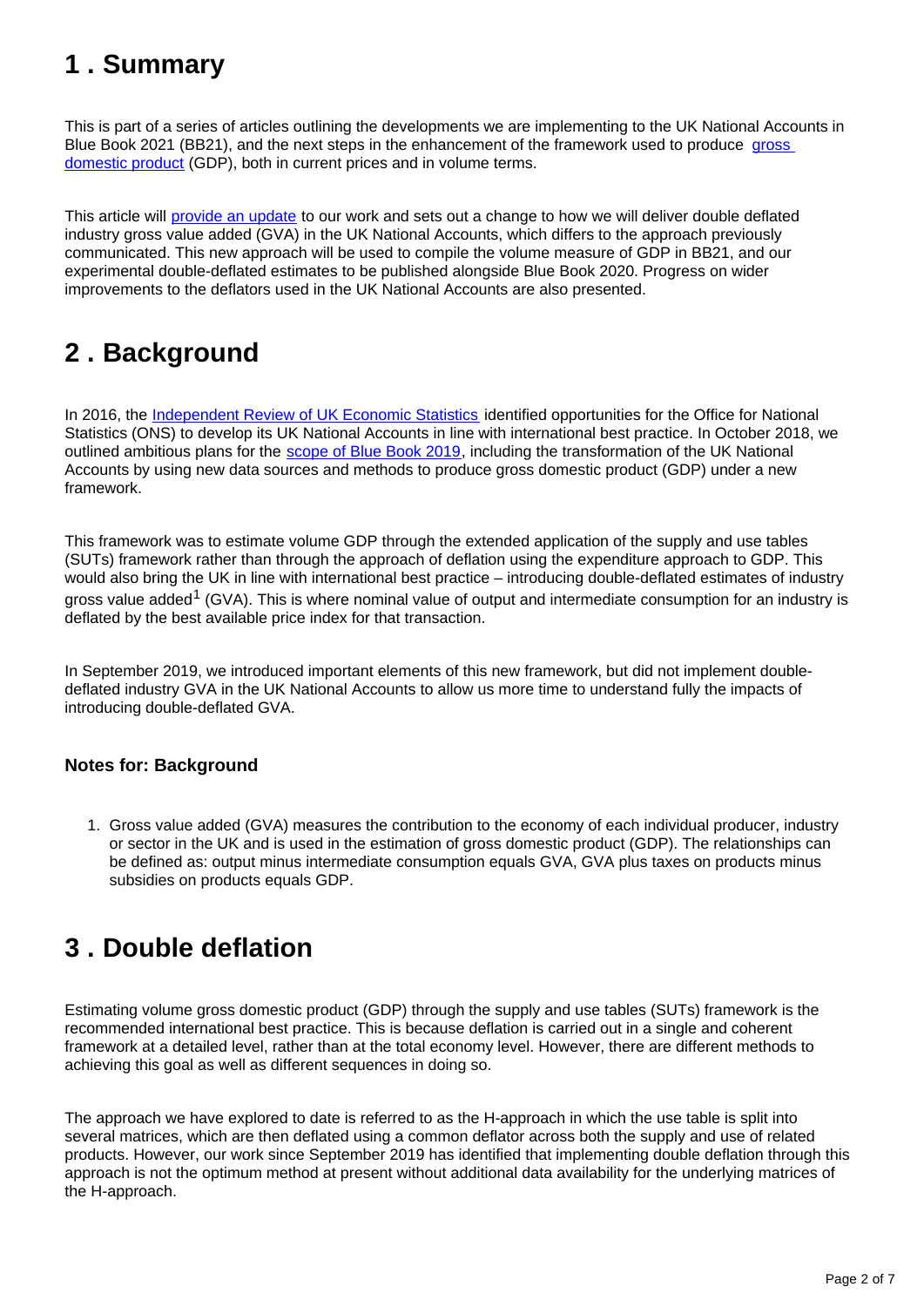While work is ongoing to improve these data constraints through research into increasing product detail and confronting inconsistencies between sources at a micro-dataset level, the outcome of these longer-term research packages is not yet available. We remain committed though, to implementing double-deflated industry gross value added (GVA) in the UK National Accounts for Blue Book 2021 (BB21), which we will now produce through an alternative approach.

This change in approach is similar to the approaches taken by many other countries, such as the [United States](https://apps.bea.gov/scb/pdf/2004/03March/0304IndustryAcctsV3.pdf) (PDF, 212KB), [Australia](https://www.abs.gov.au/ausstats/abs@.nsf/mf/5216.0) and the Netherlands, and offers a simplified approach to produce quality estimates without the level of detail and complexity required by the "H-approach". It does, however, move us away from the method within the [UN Handbook on Supply and Use](https://unstats.un.org/unsd/nationalaccount/docs/SUT_IOT_HB_wc.pdf) (PDF, 9.46MB).

This traditional approach internationally for double deflation, is to deflate separately the transactions by product within the SUTs framework using the best available deflator for each transaction by product. In deflating transactions independently, SUTs in volume terms will not be automatically balanced. As such, under this approach an additional step is required, which is to balance the SUTs in volume terms.

This is the method that makes best use of the UK's data to deliver double deflation and therefore, will now be adopted in calculating double deflated industry GVA in the UK National Accounts from Blue Book 2021. Further details on this method will be published within the experimental double-deflated estimates, which will be constructed through this approach, published alongside Blue Book 2020 (BB20).

The application of double-deflation within the UK National Accounts will produce better estimates of volume GVA at the industry level. At the headline level, GDP will be largely unaffected by the introduction of double deflation itself, because our existing expenditure-based system means that the aggregate measure is already produced by double deflation. There may nevertheless be changes arising from other data quality improvements.

Expenditure will predominantly continue to lead our headline volume estimate of GDP, as we feel that at this stage this still reflects our best estimate. However, we will continue to confront the data within the supply and use framework, potentially leading to changes to headline GDP where supported by data quality.

## <span id="page-2-0"></span>**4 . Challenges**

In our previous update some challenges were identified behind our [decision to not publish double-deflated](https://www.ons.gov.uk/releases/anewframeworkforukgdpprogresschallengesandthefuture)  [industry GVA estimates in Blue Book 2019 \(BB19\)](https://www.ons.gov.uk/releases/anewframeworkforukgdpprogresschallengesandthefuture). These challenges remain regardless of the double deflation approach taken, and while some progress has been made, further work is required and this will continue to be delivered through our research programme.

### **Divergence between theoretical double-deflated estimates and published Blue Book 2019 estimates**

Our theoretical application of double deflation previously presented showed [a slower rate of growth in the run-up](https://www.ons.gov.uk/releases/anewframeworkforukgdpprogresschallengesandthefuture)  [to the 2008 and 2009 financial crisis](https://www.ons.gov.uk/releases/anewframeworkforukgdpprogresschallengesandthefuture) when compared against BB19-published data.

One area we identified for further research was a review of deflators before the financial crisis focusing on the divergence between the Consumer Prices Indices and Producer Price Indices. This review identified improvements to the clothing and footwear deflator, which when implemented will resolve some of this divergence. We have also initiated a wider development programme to increase the quality of deflators used in the national accounts. Both are discussed further in Section 5: Quality improvements to deflators.

In publishing our experimental double-deflated estimates at the end of October 2020, and Blue Book 2021 (BB21) estimates next year, expenditure will continue to lead our headline volume estimate of gross domestic product (GDP) for these earlier years except where any divergence can be explained and supported by data quality.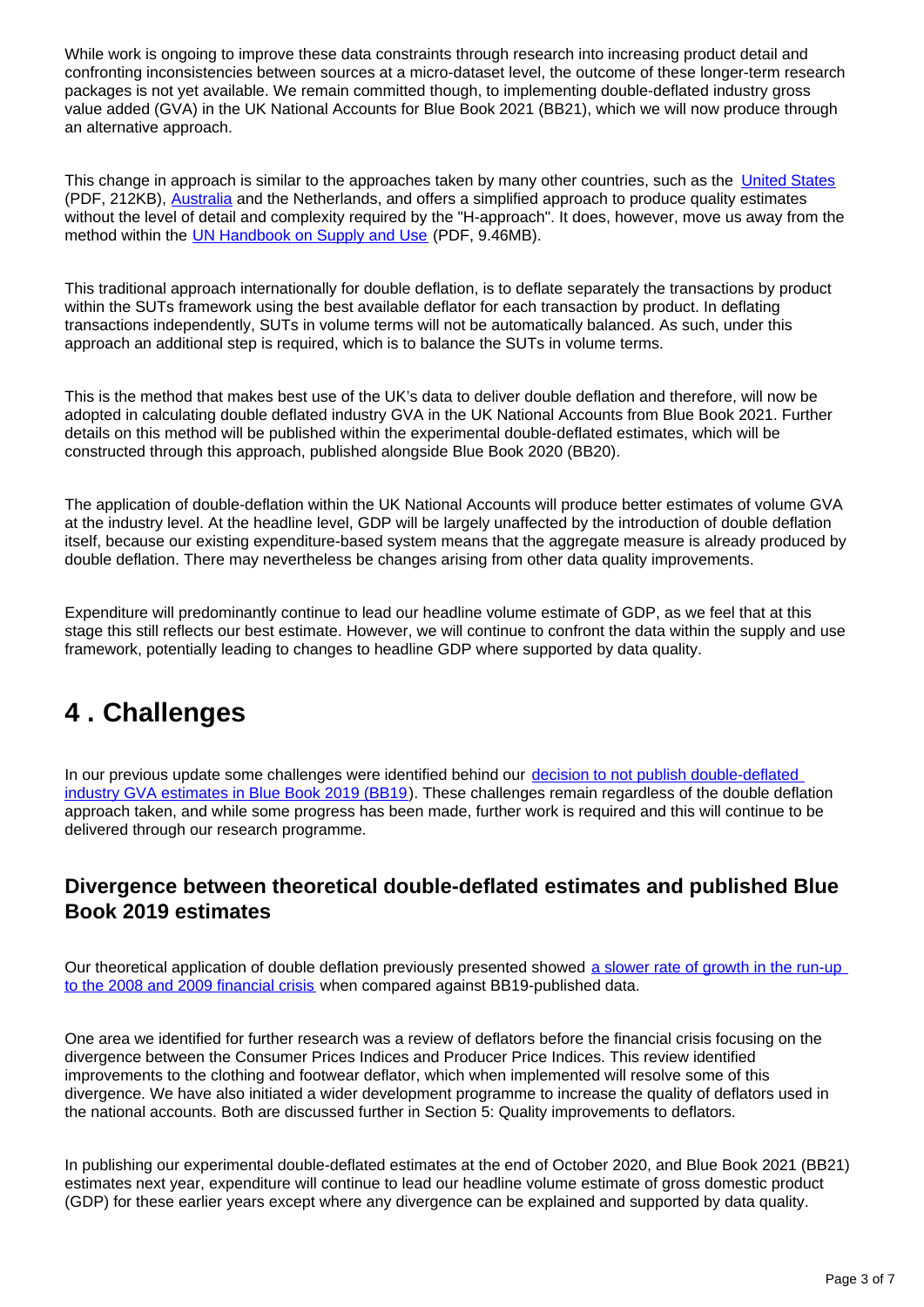### **Reconciling the different approaches to measuring GDP, at a detailed level**

GDP can be measured using three different approaches: production, income and expenditure. In the UK, we compile and draw on information from all three approaches and balance them together to arrive at a single estimate of GDP that uses all available data. Following our *[initial theoretical application of double deflation](https://www.ons.gov.uk/releases/anewframeworkforukgdpprogresschallengesandthefuture)*, we identified that some historic balancing decisions would lead to incoherent outcomes when calculating volume estimates using double deflation. We have since initiated work to review historical balancing decisions and confront inconsistencies between sources at a micro-dataset level, both within each measure of GDP, and across the three measures of GDP. Case studies from this work are scheduled to be published at the end of September 2020 and we are able to introduce some of these improvements earlier with initial findings being incorporated into Blue Book 2020 (BB20) estimates at the end of October 2020.

## <span id="page-3-0"></span>**5 . Quality improvements to deflators**

Since our previous update we have initiated a wider development programme to increase the quality of deflators used in the national accounts, which aligns with opportunities identified in the Independent Review of Economic [Statistics \(PDF, 5.13MB\)](https://assets.publishing.service.gov.uk/government/uploads/system/uploads/attachment_data/file/507081/2904936_Bean_Review_Web_Accessible.pdf). Our recent work in this area is summarised in this section along with broader work looking to improve the methods, data sources and systems used for deflators in the UK National Accounts.

### **Capture quality change more effectively in fast-changing industries**

Some important deflation challenges arise around quality change being captured in a price series. Changes in quality should be measured as a volume change and not a price change, therefore we need to ensure that quality change is adequately accounted for in terms of volume rather than in the price series being used as deflators. This can be a challenge for the measurement of fast-growth industries, particularly those within the service sector.

To address this challenge we are collaborating with experts in the UK (for example, Office for National Statistics [\(ONS\) Fellows,](https://www.ons.gov.uk/aboutus/whatwedo/programmesandprojects/economicstatisticstransformation/engagingwitheconomicstatistics/expertcollaboration) the [Economic Statistics Centre of Excellence \(ESCoE\)](https://www.escoe.ac.uk/) and ONS's [Data Science Campus\)](https://datasciencecampus.ons.gov.uk/) and internationally (for example, [Eurostat](https://ec.europa.eu/eurostat), the [Voorburg Group\)](https://www.voorburggroup.org/) to help us drive and prioritise our research work.

Our initial work has focused on deflation in the services industries for telecommunications. Working collectively with industry experts, the ONS has acquired additional administrative data that provide coverage of more of the activities in the telecommunications industry. We will be expanding this activity to review other services industries, such as computer hardware and software services.

#### **Telecommunication services**

Over the last three years, we have collaborated with industry representatives and academics to develop options for improving our existing methodology for deflating telecommunication services output. Details of this research can be found in work published through the [Economic Statistics Centre of Excellence](https://www.escoe.ac.uk/research/).

We have settled on the method which tackles, amongst others, two main issues: the under-representation of internet services within the current deflator and an improvement in the handling of access charges for telecommunications services. This new deflator presents a significant improvement to the current methodology.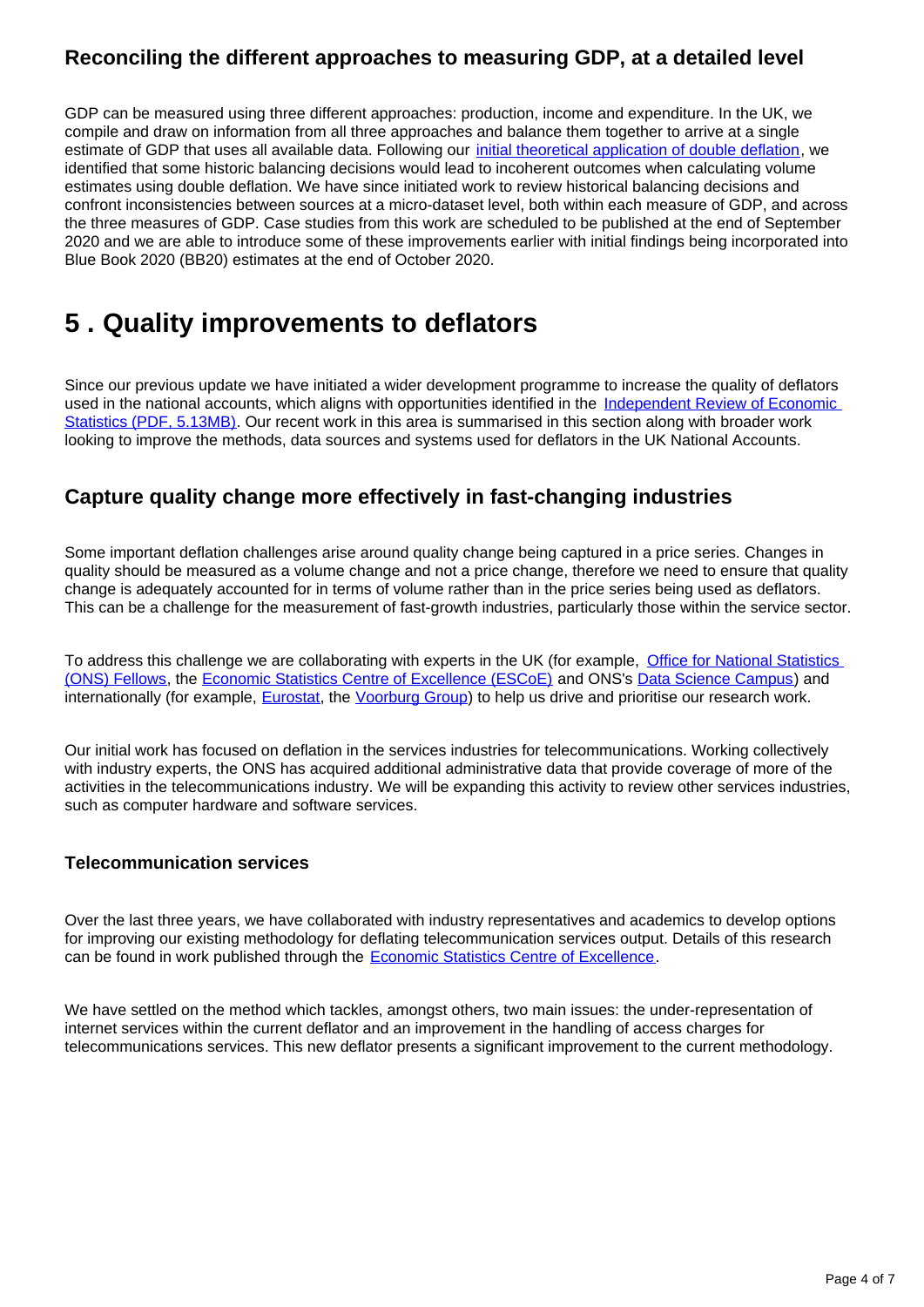#### **Figure 1: Improved telecommunication services deflator has a stronger price decline**

#### **Current and improved telecommunication services deflator, 1997 to 2016**

## Figure 1: Improved telecommunication services deflator has a stronger price decline

Current and improved telecommunication services deflator, 1997 to 2016



#### **Source: Office for National Statistics**

The improved telecommunication services deflator better accounts for the technological changes that occurred in this industry over the past two decades such as increasing coverage and broadband speeds that have resulted from infrastructure investment and implementation of superfast fibre optic broadband as well as new generations of mobile cellular broadband.

Ideally, deflators reflect changes in the prices of goods and services, not changes in quality, which ensures that "like with like" comparisons are made. In industries where there are faster technological improvements, removing this increase in quality from the price series results in a price decline in the deflator. Reflecting this (Figure 1), the improved telecommunication services deflator has a stronger price decline, better accounting for the technological and associated quality changes that occurred in this industry over the past two decades.

The effect of the new deflator would increase the volume of output of the telecommunications sector and will likely increase the headline volume measure of GDP. However, as this improvement also impacts both how telecommunication services are consumed by other industries and are used by consumers it is not yet possible to know what the exact impact will be. Increases in the telecommunication services sector output would be partially offset by impacts to other industries, such that any increase to the volume measure of GDP will be significantly less than that driven by the increased output of the telecommunication sector.

### **Make better use of existing data sources and methods, improving quality and consistency of deflators across economic statistics**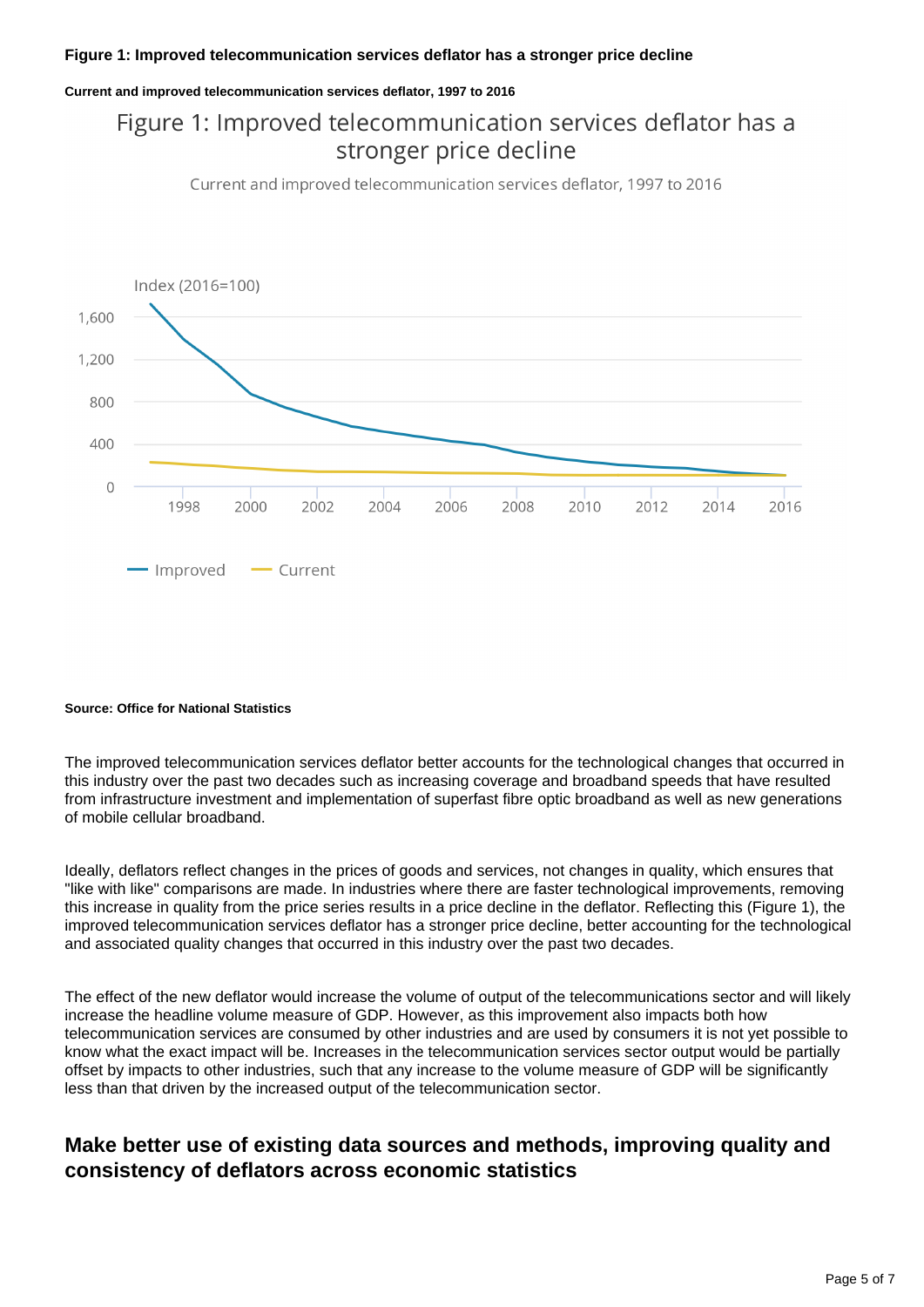### **Chain-linking**

[Annual chain-linking](https://www.ons.gov.uk/releases/chainlinkinginbusinessprices) of business price statistics will be introduced in Blue Book 2020 (BB20). This is in line with international best practice and will improve consistency with other price indices such as the Consumer Prices Index (CPI). This is a significant improvement, providing more up-to-date weighting of business inflation statistics (used as deflators in the UK National Accounts) including Producer Price Index (PPI), Export Producer Price Index (EPI), Import Producer Price Index (IPI) and Services Producer Price Index (SPPI), which we previously announced as part of a [consultation in 2017.](https://consultations.ons.gov.uk/prices/user-consultation-business-prices-june-2017/)

#### **Services Producer Price Indices**

Historically, in the absence of appropriate SPPIs we have made use of alternative sources to compile deflators for services in some areas of the UK National Accounts. We have recently implemented improvements to the scope and coverage of SPPI, which means there will now be areas where these alternative sources can be replaced by appropriate SPPIs. We are conducting rolling reviews to assess where we can implement improvements to the services sector deflators used in UK National Accounts and are reviewing wider improvements to services sector deflators.

#### **Clothing and footwear**

Following a review, we aim to implement improvements to the clothing and footwear deflator used in the UK National Accounts prior to 2010. In 2010, [changes to the methodology](https://webarchive.nationalarchives.gov.uk/20160106041638/http:/www.ons.gov.uk/ons/guide-method/user-guidance/prices/cpi-and-rpi/index.html) used to collect clothing and footwear prices in the [consumer price inflation](https://www.ons.gov.uk/economy/inflationandpriceindices/methodologies/consumerpriceinflationincludesall3indicescpihcpiandrpiqmi) family of indices were made. As is common with consumer price inflation methodological changes, the back series was not revised.

As a result, the household final consumption expenditure deflator for clothing and footwear is composed of two, distinct methodologies; one prior to 2010 and the other post-2010. While this retains consistency between the deflator and consumer price inflation measures, it can be viewed as sub-optimal from a deflator perspective, where it is preferable to use a consistent methodology throughout the time series.

Our improvement will align the back series being used for this deflator in the UK National Accounts with the methodological and sample improvements that have been made in the consumer price inflation family from 2010 onwards. This will allow us to reflect better the changes in clothing and footwear prices within the calculation of volume estimates of household final consumption expenditure across the entire time series. Our aim is to incorporate this improvement to the historical estimates within our experimental double-deflated estimates to be published alongside BB20 and incorporate it into the UK National Accounts for Blue Book 2021 (BB21).

#### **Financial services**

We are conducting research into other industries such as financial, insurance and pension services. Through this we are assessing how we collect both nominal and price data for financial intermediation services indirectly measured (FISIM), with the aim of improving the data collection or calculation method to improve the quality of data being used in the UK National Accounts for Blue Book 2022 (BB22).

### **Ensure we have efficient and effective process, which improves the production, quality assurance and narrative around deflators**

Our work in this area is focused on improving methods and systems to allow better transparency and consistency in the use of deflators across the UK National Accounts. Given our new approach for delivering double deflation, the analysis and research in this area will also inform the deflator choices to be used in the experimental estimates of double deflation, published alongside BB20, and incorporate double deflation into the UK National Accounts for BB21.